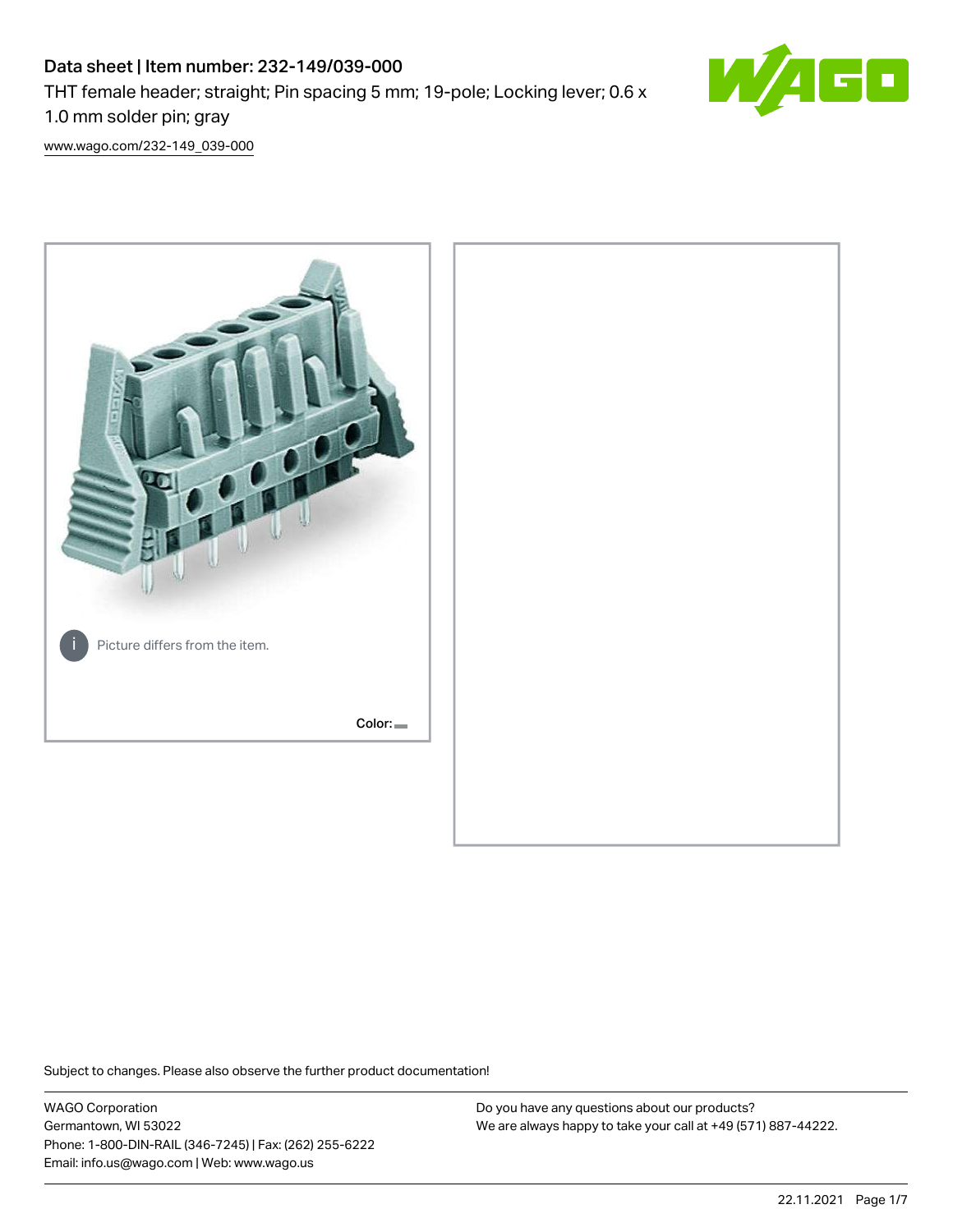

Dimensions in mm

L = pole no. x pin spacing

2- to 3-pole female connectors – one latch only

#### Item description

- **Horizontal or vertical PCB mounting via straight or angled solder pins**
- For board-to-board and board-to-wire connections
- $\blacksquare$ Touch-proof PCB outputs
- $\blacksquare$ Easy-to-identify PCB inputs and outputs
- $\blacksquare$ With coding fingers

Subject to changes. Please also observe the further product documentation! Data

WAGO Corporation Germantown, WI 53022 Phone: 1-800-DIN-RAIL (346-7245) | Fax: (262) 255-6222 Email: info.us@wago.com | Web: www.wago.us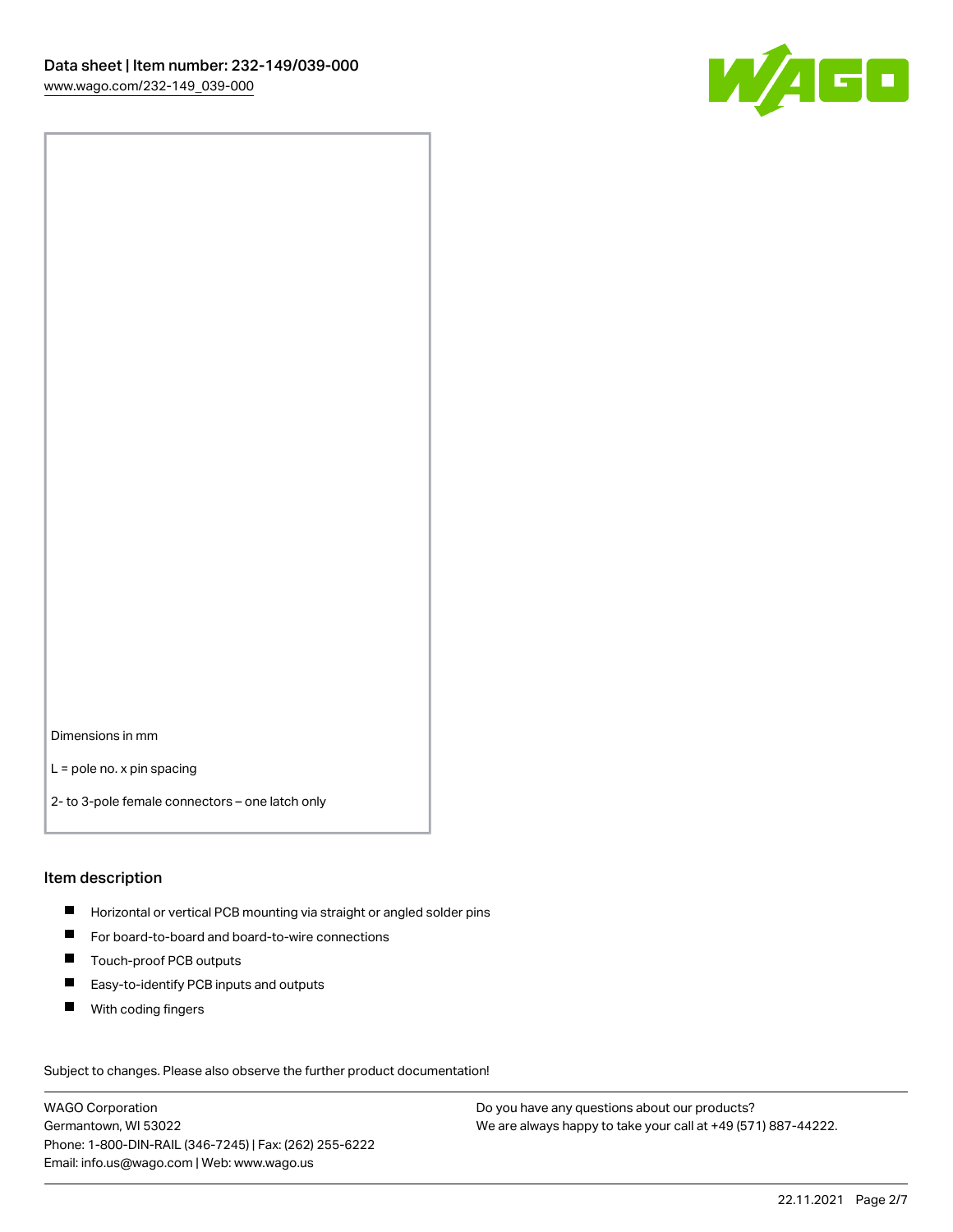

# Data Notes

| Safety information 1 | The MCS-MULTI CONNECTION SYSTEM includes connectors<br>without breaking capacity in accordance with DIN EN 61984. When<br>used as intended, these connectors must not be connected<br>/disconnected when live or under load. The circuit design should<br>ensure header pins, which can be touched, are not live when<br>unmated. |
|----------------------|-----------------------------------------------------------------------------------------------------------------------------------------------------------------------------------------------------------------------------------------------------------------------------------------------------------------------------------|
| Variants:            | Other pole numbers<br>3.8 mm pin projection for male headers with straight solder pins<br>Gold-plated or partially gold-plated contact surfaces<br>Other versions (or variants) can be requested from WAGO Sales or<br>configured at https://configurator.wago.com/                                                               |

# Electrical data

## IEC Approvals

| Ratings per                 | IEC/EN 60664-1                                                        |
|-----------------------------|-----------------------------------------------------------------------|
| Rated voltage (III / 3)     | 320 V                                                                 |
| Rated surge voltage (III/3) | 4 <sub>k</sub> V                                                      |
| Rated voltage (III/2)       | 320 V                                                                 |
| Rated surge voltage (III/2) | 4 <sub>k</sub> V                                                      |
| Nominal voltage (II/2)      | 630 V                                                                 |
| Rated surge voltage (II/2)  | 4 <sub>k</sub> V                                                      |
| Rated current               | 12A                                                                   |
| Legend (ratings)            | $(III / 2)$ $\triangle$ Overvoltage category III / Pollution degree 2 |

# UL Approvals

| Approvals per                  | UL 1059 |
|--------------------------------|---------|
| Rated voltage UL (Use Group B) | 300 V   |
| Rated current UL (Use Group B) | 15 A    |
| Rated voltage UL (Use Group D) | 300 V   |
| Rated current UL (Use Group D) | 10 A    |

# Ratings per UL

| Rated voltage UL 1977 | 600 V |
|-----------------------|-------|
| Rated current UL 1977 |       |

Subject to changes. Please also observe the further product documentation!

| <b>WAGO Corporation</b>                                | Do you have any questions about our products?                 |
|--------------------------------------------------------|---------------------------------------------------------------|
| Germantown, WI 53022                                   | We are always happy to take your call at +49 (571) 887-44222. |
| Phone: 1-800-DIN-RAIL (346-7245)   Fax: (262) 255-6222 |                                                               |
| Email: info.us@wago.com   Web: www.wago.us             |                                                               |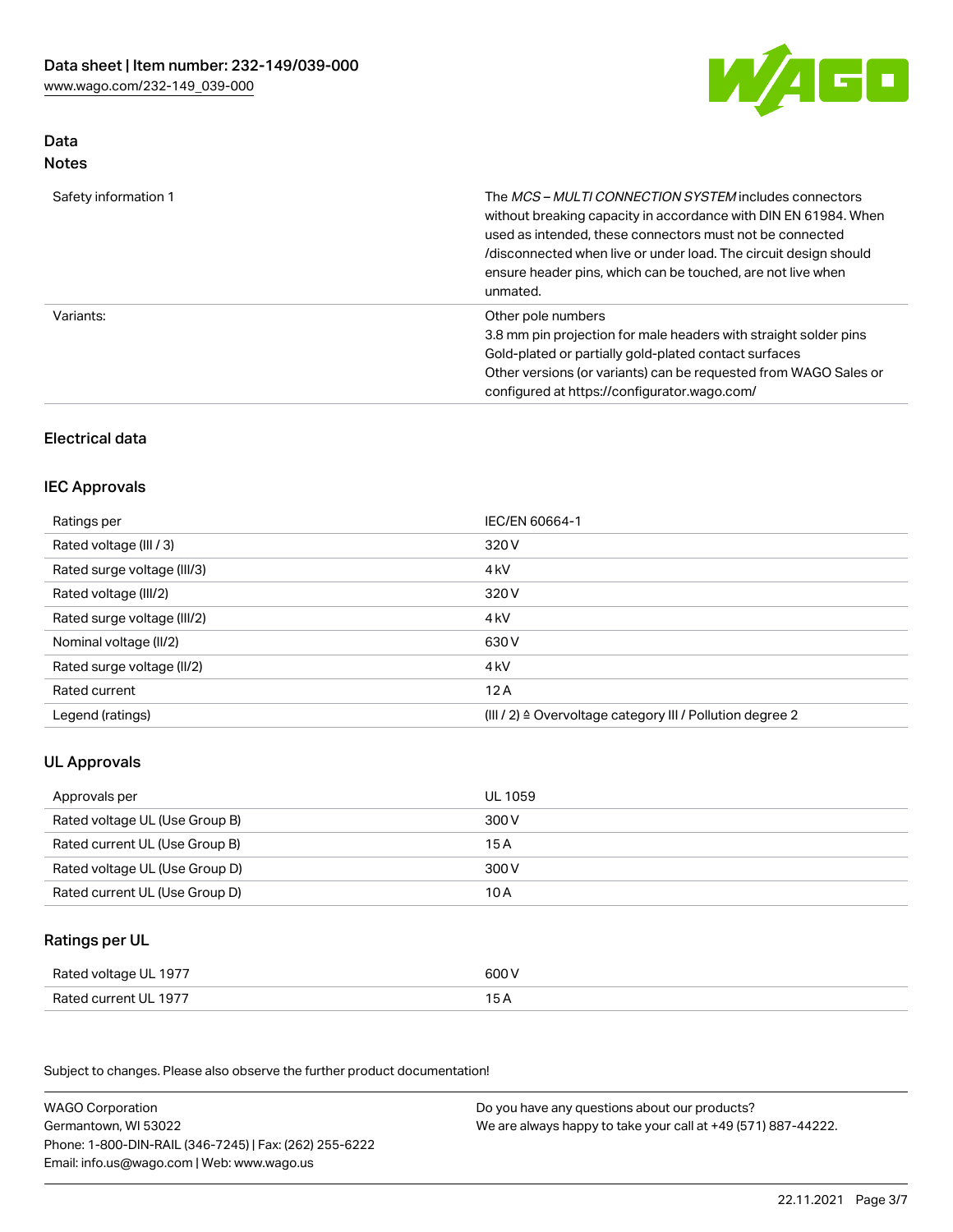

# CSA Approvals

| Approvals per                   | CSA   |
|---------------------------------|-------|
| Rated voltage CSA (Use Group B) | 300 V |
| Rated current CSA (Use Group B) | 15 A  |
| Rated voltage CSA (Use Group D) | 300 V |
| Rated current CSA (Use Group D) | 10 A  |

# Connection data

| Total number of potentials | ıУ |
|----------------------------|----|
| Number of connection types |    |
| Number of levels           |    |

#### Connection 1

# Physical data

| Pin spacing                          | 5 mm / 0.197 inch     |
|--------------------------------------|-----------------------|
| Width                                | 110.8 mm / 4.362 inch |
| Height                               | 26.6 mm / 1.047 inch  |
| Height from the surface              | 21.6 mm / 0.85 inch   |
| Depth                                | 11.6 mm / 0.457 inch  |
| Solder pin length                    | $5 \,\mathrm{mm}$     |
| Solder pin dimensions                | $0.6 \times 1$ mm     |
| Drilled hole diameter with tolerance | $1.3$ $(+0.1)$ mm     |

# Plug-in connection

| Contact type (pluggable connector) | Female header |
|------------------------------------|---------------|
| Connector (connection type)        | for PCB       |
| Mismating protection               | No            |
| Mating direction to the PCB        | $90^{\circ}$  |
| Locking of plug-in connection      | locking lever |

# PCB contact

| PCB Contact            |                                            |
|------------------------|--------------------------------------------|
| Solder pin arrangement | over the entire female connector (in-line) |

Subject to changes. Please also observe the further product documentation!

| <b>WAGO Corporation</b>                                | Do you have any questions about our products?                 |
|--------------------------------------------------------|---------------------------------------------------------------|
| Germantown, WI 53022                                   | We are always happy to take your call at +49 (571) 887-44222. |
| Phone: 1-800-DIN-RAIL (346-7245)   Fax: (262) 255-6222 |                                                               |
| Email: info.us@wago.com   Web: www.wago.us             |                                                               |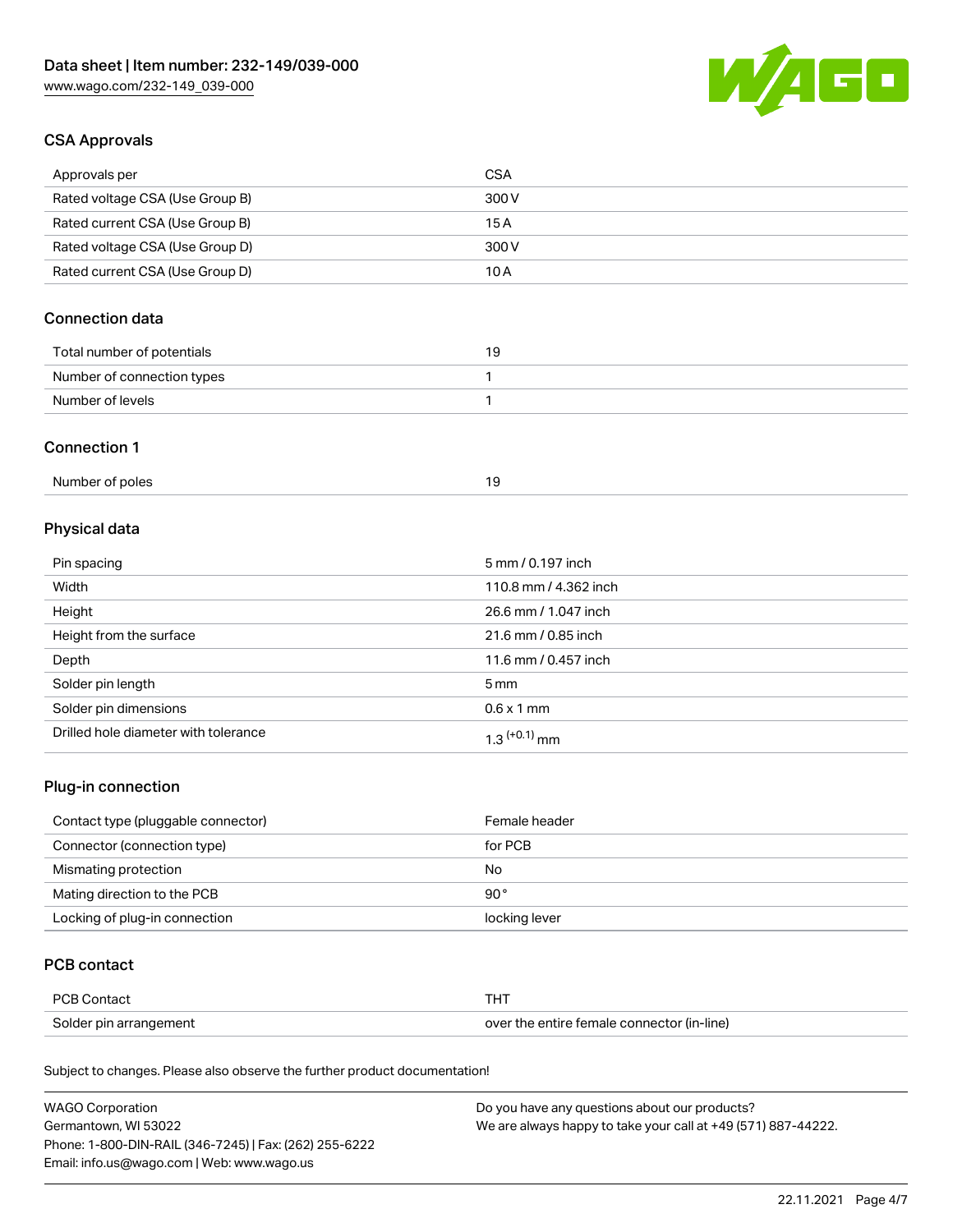

Number of solder pins per potential 1

#### Material data

| Color                       | gray             |
|-----------------------------|------------------|
| Material group              |                  |
| Insulation material         | Polyamide (PA66) |
| Flammability class per UL94 | V <sub>0</sub>   |
| Contact material            | Copper alloy     |
| Contact plating             | tin-plated       |
| Fire load                   | 0.332 MJ         |
| Weight                      | 18.4g            |

## Environmental requirements

| Limit temperature range<br>the contract of the contract of the contract of the contract of the contract of the contract of the contract of | +85 °ົ<br>-60 |  |
|--------------------------------------------------------------------------------------------------------------------------------------------|---------------|--|
|--------------------------------------------------------------------------------------------------------------------------------------------|---------------|--|

## Commercial data

| PU (SPU)              | 10 Stück      |
|-----------------------|---------------|
| Packaging type        | box           |
| Country of origin     | DE            |
| <b>GTIN</b>           | 4055143678902 |
| Customs tariff number | 85366990990   |

#### Approvals / Certificates

#### Ship Approvals

| Logo                                                                 | Approval                  | <b>Additional Approval Text</b> | Certificate<br>name |
|----------------------------------------------------------------------|---------------------------|---------------------------------|---------------------|
| $\left(\!\!\left.\begin{array}{c} y\end{array}\!\!\right\!\!\right)$ | BV<br>Bureau Veritas S.A. | IEC 60998                       | 11915/D0<br>BV      |
| <b>BUREAU</b>                                                        |                           |                                 |                     |

# **Counterpart**



Item no.231-619 Male connector; 19-pole; Pin spacing 5 mm; gray [www.wago.com/231-619](https://www.wago.com/231-619)

.<br>Subject to changes. Please also observe the further product documentation!

WAGO Corporation Germantown, WI 53022 Phone: 1-800-DIN-RAIL (346-7245) | Fax: (262) 255-6222 Email: info.us@wago.com | Web: www.wago.us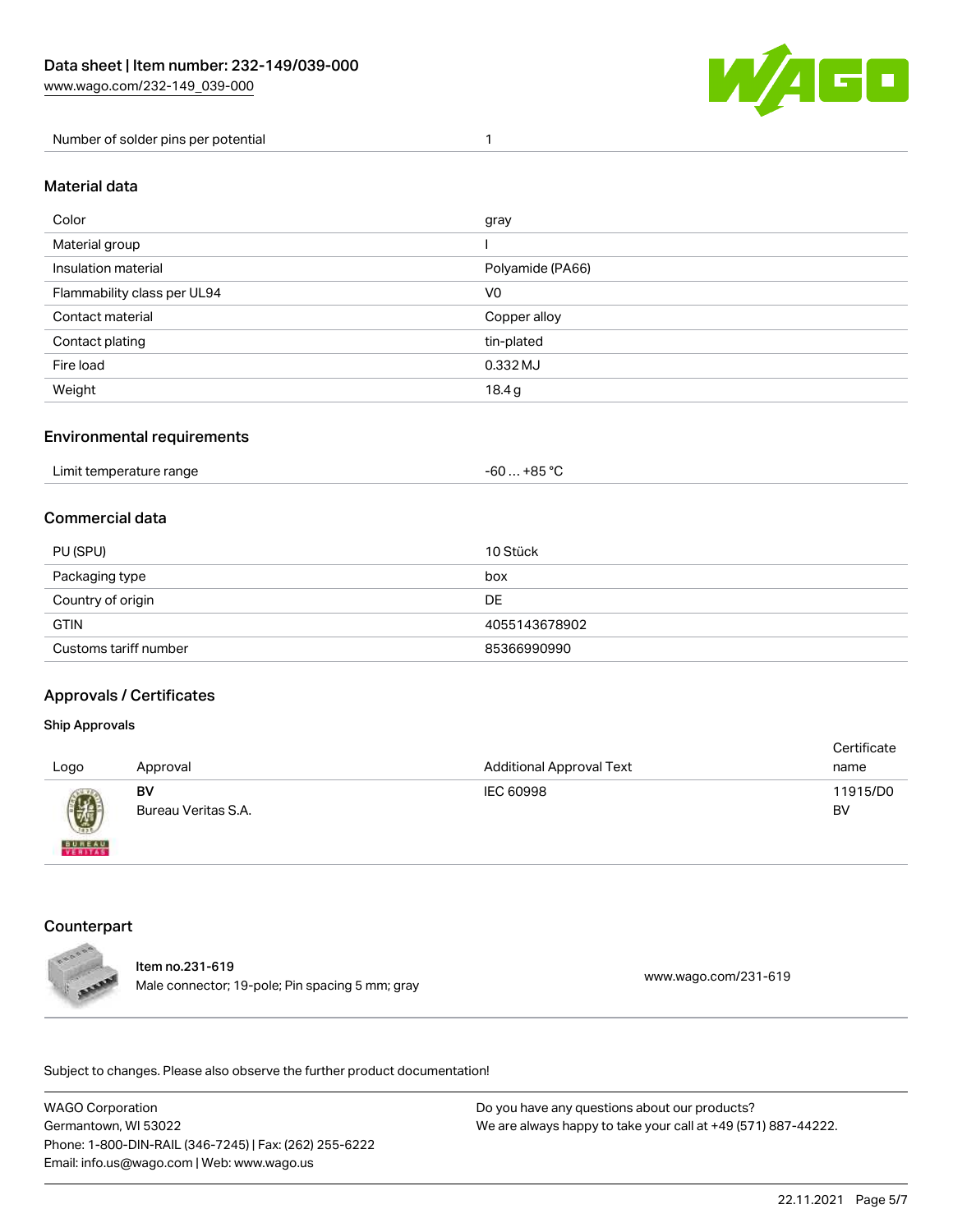#### Optional accessories

#### Testing accessories



| Testing accessories                                                                                                                                                                                            |            |                      |          |
|----------------------------------------------------------------------------------------------------------------------------------------------------------------------------------------------------------------|------------|----------------------|----------|
| Item no.: 231-661<br>Test plugs for female connectors; for 5 mm and 5.08 mm pin spacing; 2,50 mm <sup>2</sup> ; light gray                                                                                     |            | www.wago.com/231-661 |          |
| <b>Downloads</b><br>Documentation                                                                                                                                                                              |            |                      |          |
|                                                                                                                                                                                                                |            |                      |          |
| <b>Additional Information</b><br>Technical explanations                                                                                                                                                        | 2019 Apr 3 | pdf<br>2.0 MB        | Download |
| <b>CAD files</b>                                                                                                                                                                                               |            |                      |          |
| <b>PCB Design</b>                                                                                                                                                                                              |            |                      |          |
| Symbol and Footprint 232-149/039-000<br>CAx data for your PCB design, consisting of "schematic symbols and PCB footprints",<br>allow easy integration of the WAGO component into your development environment. |            | <b>URL</b>           | Download |
| Supported formats:                                                                                                                                                                                             |            |                      |          |
| п<br>Accel EDA 14 & 15                                                                                                                                                                                         |            |                      |          |
| $\blacksquare$<br>Altium 6 to current version                                                                                                                                                                  |            |                      |          |
| ш<br>Cadence Allegro                                                                                                                                                                                           |            |                      |          |
| DesignSpark                                                                                                                                                                                                    |            |                      |          |
| Eagle Libraries                                                                                                                                                                                                |            |                      |          |
| П<br><b>KiCad</b>                                                                                                                                                                                              |            |                      |          |
| <b>Mentor Graphics BoardStation</b>                                                                                                                                                                            |            |                      |          |
| ш<br>Mentor Graphics Design Architect                                                                                                                                                                          |            |                      |          |
| Mentor Graphics Design Expedition 99 and 2000<br>ш                                                                                                                                                             |            |                      |          |
| П<br>OrCAD 9.X PCB and Capture                                                                                                                                                                                 |            |                      |          |
| П<br>PADS PowerPCB 3, 3.5, 4.X, and 5.X                                                                                                                                                                        |            |                      |          |
| PADS PowerPCB and PowerLogic 3.0                                                                                                                                                                               |            |                      |          |
| ш<br>PCAD 2000, 2001, 2002, 2004, and 2006                                                                                                                                                                     |            |                      |          |
| Pulsonix 8.5 or newer                                                                                                                                                                                          |            |                      |          |
| <b>STL</b>                                                                                                                                                                                                     |            |                      |          |
| 3D STEP                                                                                                                                                                                                        |            |                      |          |
| <b>TARGET 3001!</b>                                                                                                                                                                                            |            |                      |          |

Subject to changes. Please also observe the further product documentation!

WAGO Corporation Germantown, WI 53022 Phone: 1-800-DIN-RAIL (346-7245) | Fax: (262) 255-6222 Email: info.us@wago.com | Web: www.wago.us